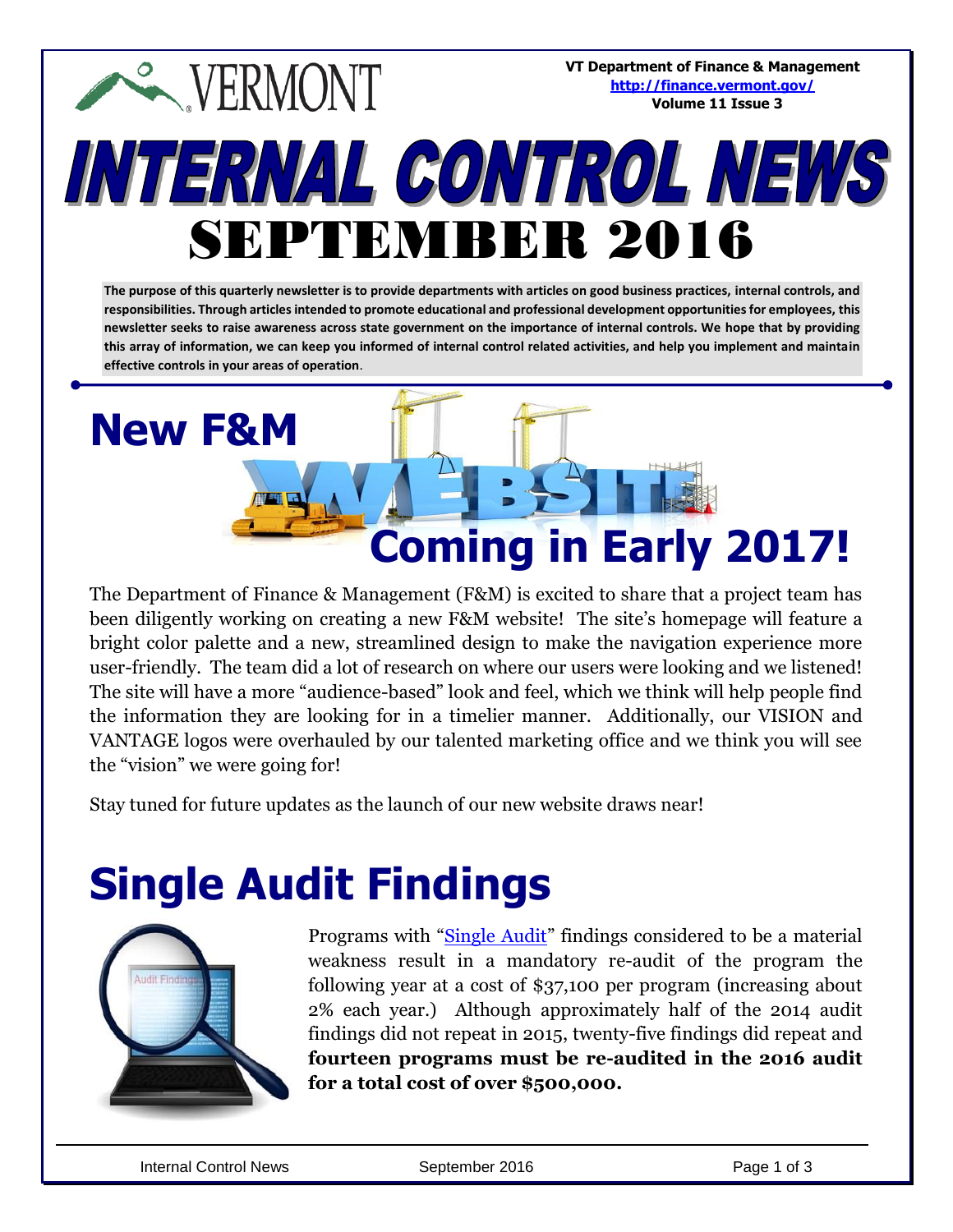At their July 2016 meeting, the Legislature's Joint Fiscal Committee (JFC) heard testimony from KPMG and the Department of Finance & Management on the 2015 Single Audit report. One outcome of this meeting was creation of a subcommittee by the JFC to further review the single audit process and require ongoing status updates to prior year findings.

In 2015, the Department of Finance & Management (F&M) established goals to:

- 1) Reduce repeat audit findings;
- 2) Ensure appointing authorities (i.e., agency/department heads) are aware of findings occurring in their programs;
- 3) Continue to improve the quality and effectiveness of management responses to audit findings.

To help achieve these goals F&M implemented changes during the 2015 audit in the flow of findings & responses between F&M and departments. F&M is further refining this process for the 2016 audit, including the recently issued [F&M Policy #9: Single Audit Finding Responses.](http://finance.vermont.gov/policies_procedures/policies)

Appointing authorities and business managers play a key role in achieving the above goals, and F&M greatly appreciates the cooperation of departments in supporting positive plans to resolve findings and in adhering to the timelines and procedures outlined in *F&M Policy #9*. When appointing authorities submit their management responses to F&M, they are indicating that they **are fully aware of the issues contained in the findings** and that they also **fully support the resources and other actions needed to resolve them**. Without this support, it will be very difficult to resolve outstanding issues. F&M's review and approval of management responses is with the intent of ensuring the responses provide a positive plan for resolution of the root cause and prevent additional repeat audit findings.

Karen Jaquish, Statewide Grants Administrator, is the point person at F&M for the Single Audit. Please contact her at (802) 828-3201 or [karen.jaquish@vermont.gov](mailto:karen.jaquish@vermont.gov) if you have any questions.

## **VISION FAQ**

**What are the different roles and responsibilities in VISION when it comes to processing employee expense reports?** 



Within VISION, there are three\* *main* roles and responsibilities in submitting and approving an **expense report**. The first is for the *employee* who incurred the reimbursable business expense(s) to timely & accurately enter and submit their expense report. Next the employee's *supervisor*, with knowledge of the employee's day-to-day work activities and responsibilities, must review and approve (or reject) the expense report. Lastly, the department's *expense coordinator* ("pre-pay auditor") conducts the final review and approval of the expense report and supporting documentation to ensure its accuracy & completeness, compliance with *AOA Bulletin 3.4: Employee Travel & Expense Policy* and conformance with VISION requirements.